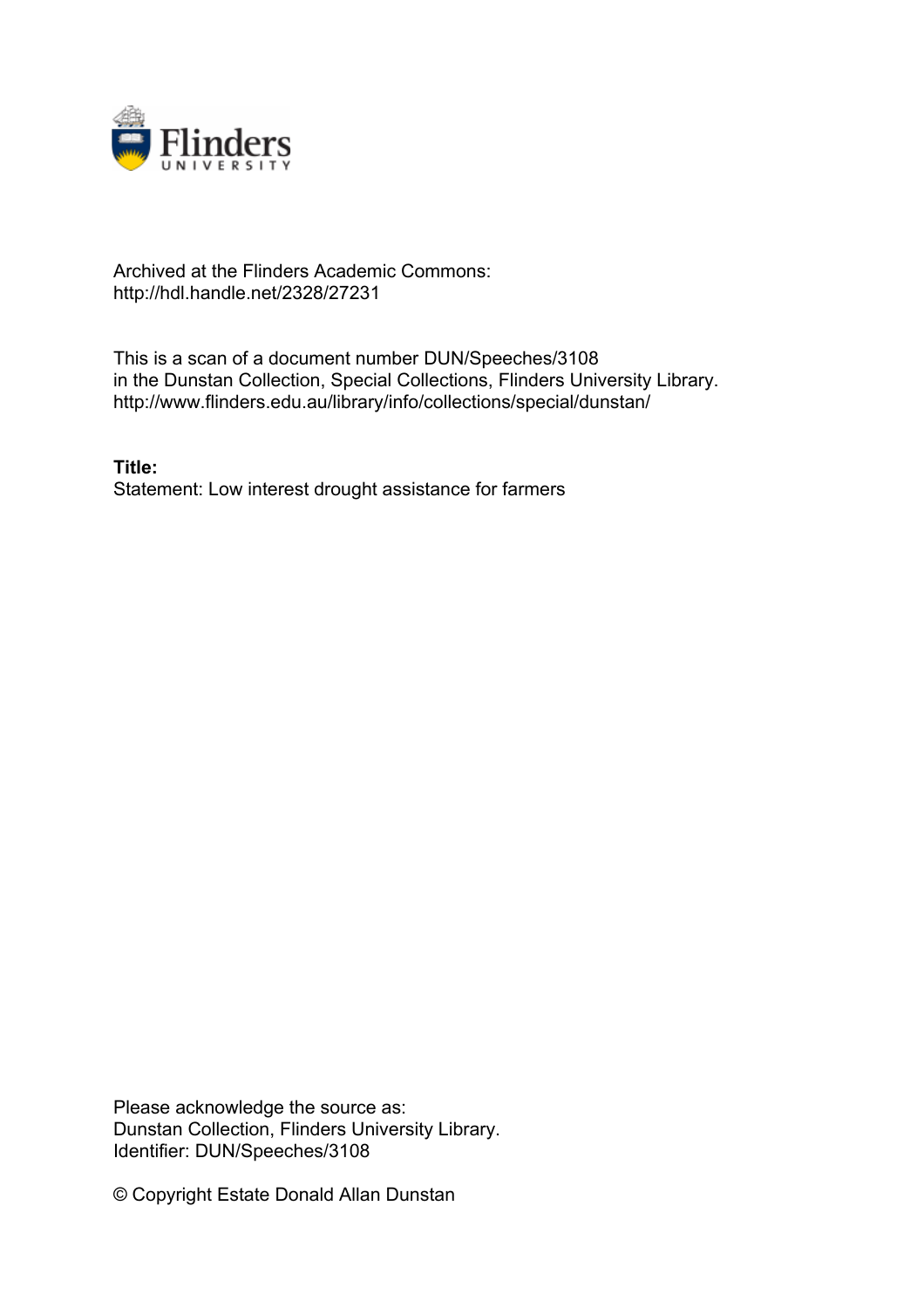3108



STATEMENT

from the Premier

Date November...9.<sub>T</sub>...1976... State Administration Centre, **Embargo South Australia 5001** 

**Victoria Square, Adelaide, 227 2688** 

## LOW INTEREST DROUGHT ASSISTANCE FOR FARMERS

The State Government is to provide low interest, long term carry on finance for drought affected farmers, the Premier, Mr. Dunstan, announced today.

"Loans over 7 to 10 years will be made available to primary producers at an interest rate of 4 percent, the Premier said.

"This assistance will be made available immediately to farmers on the basis of individual circumstances and needs", the Premier said.

"The Government has decided that repayments need not commence until March 1979, giving farmers up to 2 years free of repayment commitments.

"The financial effects of the drought will continue throughout next year, and the major thrust of the Government's programme has been carry-on assistance to help overcome those affects.

Mr. Dunstan said the provision of carry-on finance complemented the previou range of short term drought assistance measures instigated by the Government .

"The Government has worked on the basis that longer term problems would occur for farmers later this year and throughout next year and this has been consistent with the attitudes of State's producer organisations".

The Premier said the loans would be made available to meet living costs, superphosphate, feed, fuel and other carry-on requirements.

Applications for loans can be obtained from any office of the Department of Lands or Agriculture and Fisheries, and should be sent to the Minister of Lands, Box 1047, G.P.O., Adelaide 5001.

Enquiries can also be made to the Rural Industries Assistance Authority, 4th floor, Commercial Union Assurance Building, 44 Pirie Street, Adelaide (telephone 227 2652).